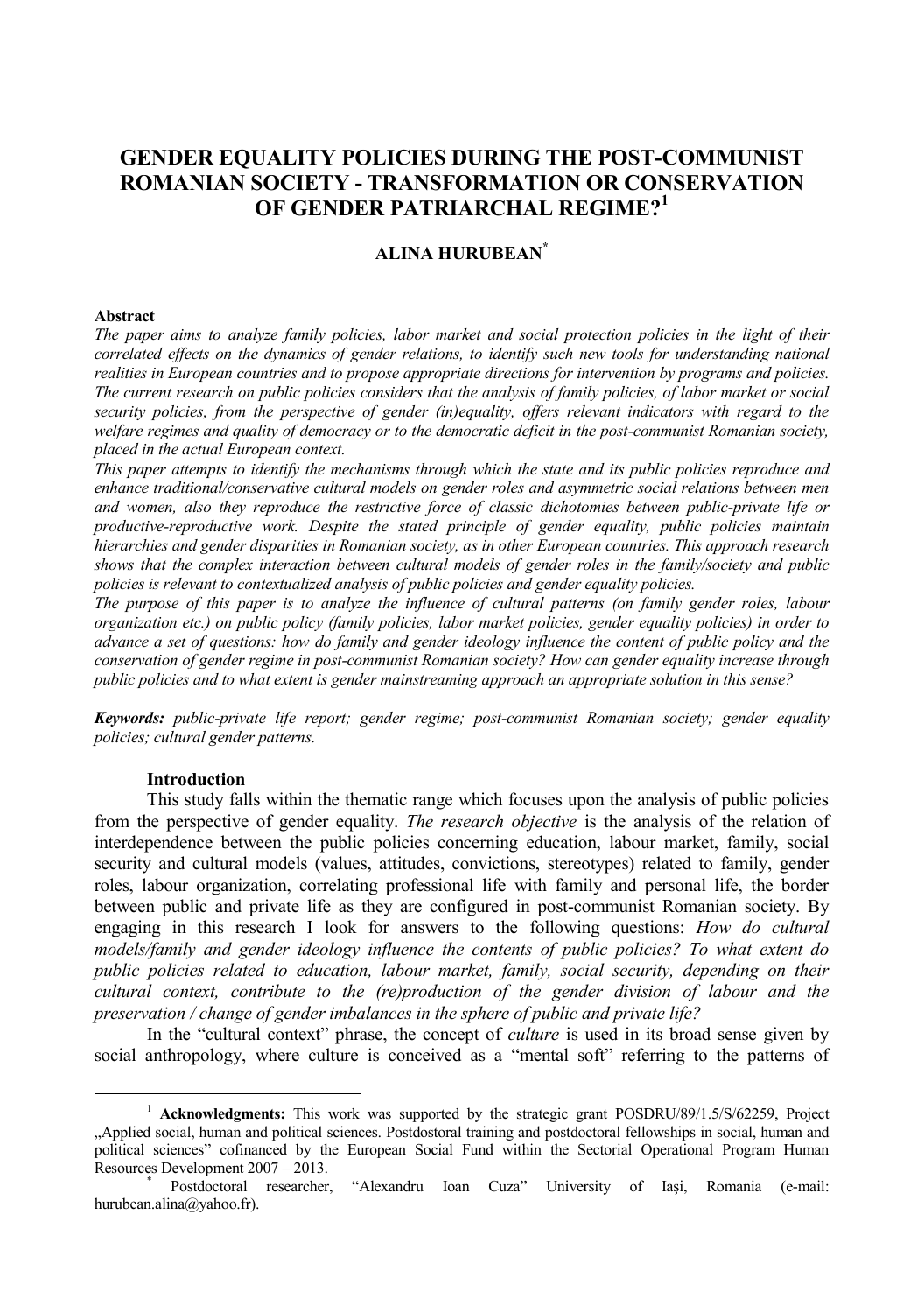$\overline{a}$ 

thinking, feeling and acting typical of a social group, community or nation (Hofstede et al. 2012, 17). The kernel of a culture is given by its values, which are considered to be the "invisible mental soft" of institutions, laws, public policies and social practices. The international researches of the population's values and attitudes (The World Values Survey (WVS) have facilitated the development of comparative studies, which give a clearer picture of the cultural background of public policies and explain why similar laws and practices work differently in different countries (Hofstede et al. 2012, 34). Besides other analysis dimensions of national cultures used in the comparative researches, the representation of masculinity and femininity is considered to be one of the aspects which shed light upon the understanding of cultural differences among countries with regards to the contents and impact of gender equality policies.

Aiming at identifying the social and cultural mechanisms which produce and maintain gender inequalities, i.e. the cultural basis of public policies, the investigation goes beyond the declarations of policy makers or governments with regards to reaching the objective of the equality between men and women in Romania. Endorsing the necessity of correlating the policies which regulate the sphere of public life (especially the policies related to labour market) with the policies focused upon social security / rights which also regulate private life issues (family, maternity, sexuality, domestic labour, care, the correlation and "reconciliation" between the professional and personal family life), I direct this analytic procedure towards the interrogation of the complex relations between the public and the private sphere in relation to gender regime or order<sup>2</sup> in the Romanian society of the present.

The analysis of this complex interconditioning between the public policies and the cultural models with regards to gender roles in family/society, i.e. the values and attitudes related to the issues of equality between women and men and the significance of the border between the public and private sphere is relevant to any contextualized research which focuses on the public policies from the point of view of gender equality. Since the 1970s, feminist studies and the research focused on the dynamics of the social relations between the sexes have shown that the issues of equality between women and men must be approached at the intersection between the public and the private space because the inequalities in the sphere of private life are inevitably projected onto and then firmly grounded in the sphere of professional labour and public life (Bereni et al. 2011, 110). Through this kind of research, which includes the gender component and the feminist perspective and analysis of public policies, the labour of care is taken out of the area of the private life in order to shed light upon the underlying social protection systems and the way in which these are built on the pattern of sexed and unfair division of labour. Domestic work, seen as a hypostasis of the labour of care performed within the family especially by women, becomes a referential field of research with significant economic and political stakes, lying at the very core of today's debates around restructuring the social protection systems and reformation of welfare regimes. Comparative reesearch shows that family is the main supplier of welfare, which means that the issue of correlating productive labour with the activities of care is not solved at the level of the EU countries, and the regimes of European social welfare, except for the Northern countries, give an uncertain answer to the issue of gender inequalities in the sphere of public and private life (Letablier 2001, 19-24).

Therefore, this study tackles the relation between the public and the private sphere correlated with productive-reproductive work, the gendering of the two areas, the hierarchy-oriented approach and unfair valorization, as well as the consequences of this dichotomy at the level of the public policies related to the labour market and correlated policies in the context of post-communist Romanian society.

<sup>&</sup>lt;sup>2</sup> Gender regime or order implies the dynamics of the socially and historically contextualized social relations between genders, i.e. the means of interaction between men and women within everyday institutions and practices, related to education, division of labour, public and private life, structure of power and the mental structures of these practices and institutions (Magyari-Vincze 2002, 146).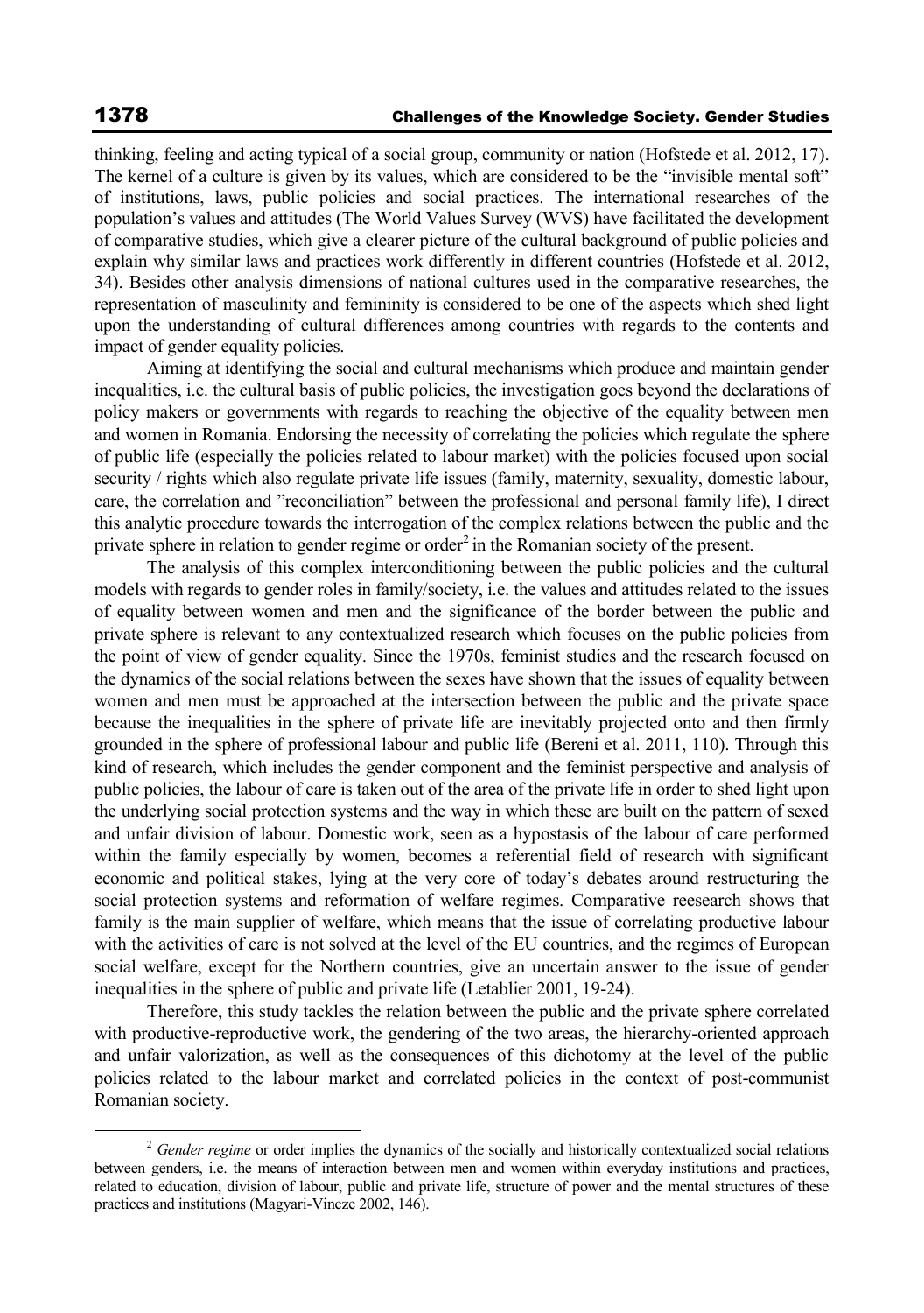#### **1. Gendered Frontier of the Public-Private Relation – Analytical and Political Stakes**

The analysis of the issues related to labour and labour market from the point of view of the social relations between genders puts the whole problem in the area of the multiple interdependent connections between the public and private sphere because the social importance of labour and its economic stakes must be taken into account both in relation with the paid/productive labour and with domestic labour, and the gendered labour division in the public and private domains. Identifying gender inequalities, which are obvious in the public sphere (such as the weak participation and representation of women in political bodies; the inequalities between women and men on the paid labour market from the point of view of payment, work place quality, professional trajectories, etc.), as well as taking intervention and correction measures with a view to striking a balance will have no social impact and sustainable effects if they ignore the structural and invisible inequalities in the private sphere (mainly the imbalance generated by the gendered labour division, by defining and assuming domestic labour and the management of social time) (Silvera, 2012).

Tackling the imbalance between women and men in relation with labour, in all its forms (paid and unpaid; productive and reproductive or domestic), I raise some thorny aspects entailed by the relation between the sphere of public life and the sphere of private life, which used to be considered areas of demarcation between the two genders. The rigid separation of the two spheres, done in the name of liberal democracy and of the right to privacy, excluded an important set of social life issues from the area of research and public policy intervention. Those issues are related to the body, sexuality, violence, reproductive labour, maternity, family (Miroiu 2004, 69-71). At the same time, the analysis of the relation between the public and the private sphere in terms of opposition generated narrow and exclusivistic meanings of politics and citizenship, defined in terms of values and masculine activities and resulting in the exclusion of women from history (Waylen 2000, 216-221).

The modern person's need for *individual freedom* lies at the origin of this distinction, its effect being the statement of one's right to private life and the creation of a space where other persons or state institutions will not interfere (a space free from such interventions). Thus, the classical deep seated meanings of the public and private life concepts are outlined: *the sphere of private life* refers us to "the closed, personalized zone, which is invisible to the public eye, the place where the intervention of other people in one's own life stops, the limit to the information others have on our life" (Miroiu 2004, 70), as well as everything that has to do with "the private property, market and civil society"; *the sphere of public life* is identified with the action area of the State through public policies and political activity in general, (Gal and Kligman 2003, 57), with the public interest and welfare, with what is visible and accessible to others (Miroiu 2004, 70).

This distinction, considered "*the most solid and enduring of the liberal political and philosophical proposals*" (Iliescu 1998, 154), is related to other distinctions and must be judged in association with these: state-civil society, political-personal sphere, social-individual sphere, work place-home, productive/paid labour-domestic/unpaid labour, a.s.f. These correlations allow the understanding of different and nuanced meanings acquired by the public and private life concepts, in the contents of some theoretical constructs, within some culturally and historically contextualized everyday ideologies and practices.

Although it has an older history, the distinction between public and private life mainly belongs to the space of liberal policies and theories, which launched the *"separate spheres" doctrine,*  which distinguishes between public and private, state-civil society, production-family. Through this perspective, the idea of a private life area, which must be seen by the authorities as holy and inviolable (Iliescu, 1998) becomes defining. The classical liberals gave a major importance to this distinction, associating what is private with freedom, in the sense of *negative freedom*. The attempt of distinguishing the two spheres, of establishing the border between public and private life is problematic and may generate controversies. Serious objections can be made against the idea that a really private sphere should exist, and within it the individiual's acts and attitudes should not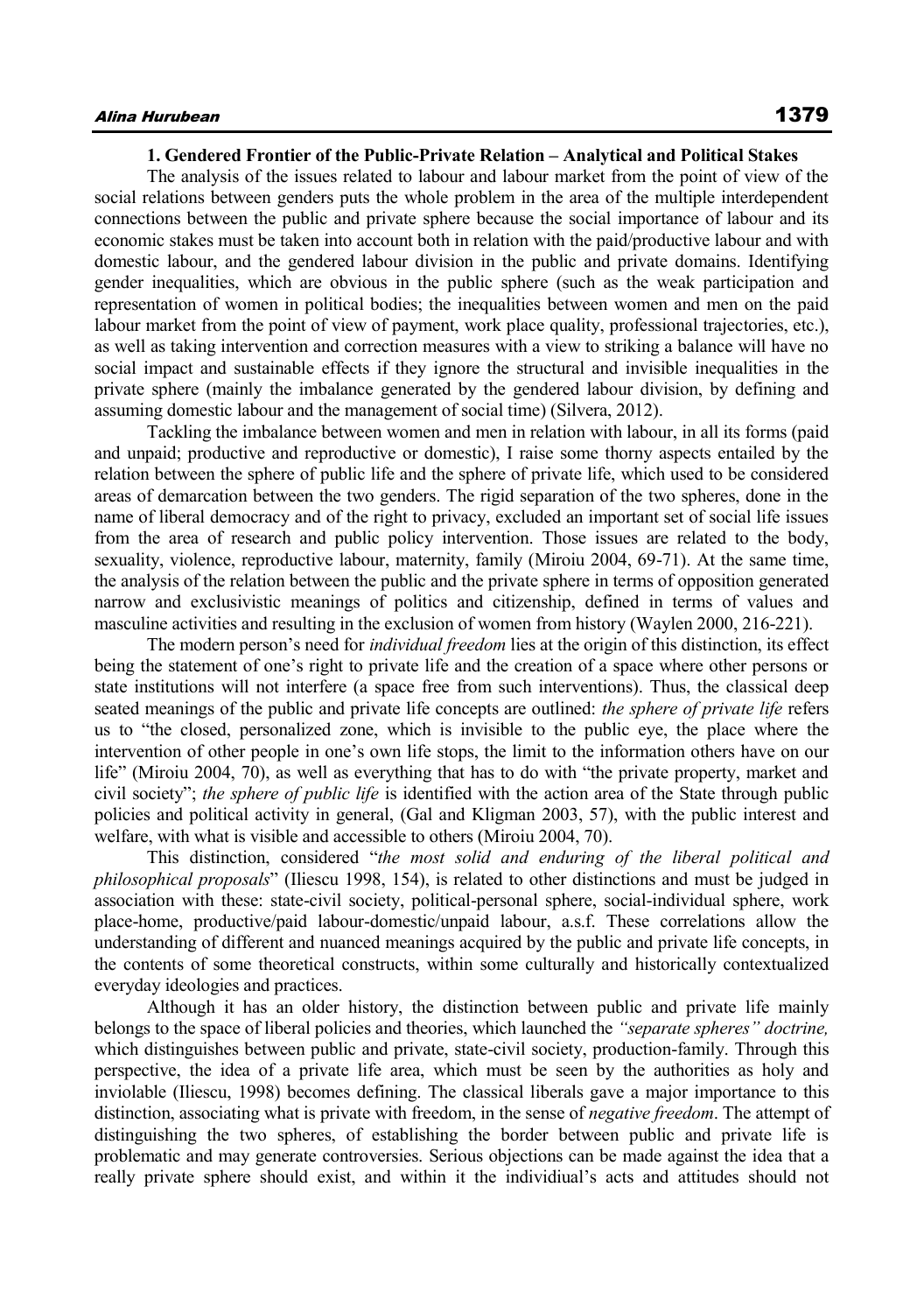influence society, which renders the demarcations between facts of exclusively private significance and events of public sequence rather difficult (Iliescu 1998, 159).

Thus, both the intervention of the state as a warranter of individual rights and the role of the state as an important actor in formulating the policies of social protection are put forward, which means the stakes of the analysis of the relation between the public and the private sphere and of reconsidering the border between the two spheres are social (the social relations between sexes from the perspective of justice and social citizenship), economic (economic and social valorization of labour in the private sphere; the development of domestic services and emplois domestiques) and political (the issue of the intervention of the State in managing social welfare).

Apart from the positions supporting the necessity of a clear and often rigid demarcation between the two spheres, there are theoretical perspectives which argue the interdependence between the two areas and the flexibility of the border separating them (Phillips 2000, 397). The women's emancipation movement, as well as gender studies, have significantly contributed to the effacement of this border and the reconsoderation of their relation.

The feminist movement of the 1960s belongs in this mode of interrogating and critiquing the definitive nature of a border between the public and the private sphere. It saw the contentious character of the drastic separation (rigid distinction) between the public and the private sphere, (instituted by the tradition of European modernity, as well as the older Judeo-Christian tradition) on account of the fact that *the private sphere* is very frequently a space of abuses and injustice, of family violence, while the state refrains from intervening in this area, which may mean a tolerant approach to these abuses and the frailty of securing individual freedom. Carol Hanisch's message "*the personal is political"* in the essay "The Personal Is Political" (1971), which remains the epitome of the second wave of feminist movement, marked a major contribution to enriching political theory through reconsidering the concepts of public and private life and the role of the State and public policies, which become more sensitive to the domestic/private issues (Ballmer-Cao et al. 2000, 40). In this sense, a concept of *privacy* in relation with the individual and not with the family must be created, in the sense that "freedom must be extended in the private sphere as personal, individual, and not collective (family) freedom." The argument is that "personal problems are not merely personal, but also part of the social/public phenomena just because human rights do not lose their validity on the doorstep to one's home" (Miroiu 2004, 71).

Both in a reflexive context and at the level of concrete action, the dualism/dichotomy between the public and the private sphere, masculine/feminine, respectively, are frequently associated, and this association refers us to the order of gender/gender relations characteristic of a given society (Gal and Kligman, 2003). There is a whole theoretical and practical tradition of this association, whose origins are in ancient history and which has not disappeared; this tradition considers the dualism between the public and the private sphere a factor which generates separate spaces for women and men, placing women in the "domestic" private sphere and men in the space of collective business (Dragomir and Miroiu 2002, 301). Thus, it may be argued that the *distinction between the public and the private sphere has been gendered,* which means it has been culturally encoded from the point of view of gender differences, which led to the architecture of a social space with gender peculiarities for women and for men, which often becomes a space of gender inequalities (Miroiu 2004, 71).

The manner of analysing and representing the relation between the public and the private sphere, i.e. the opposition/separation, engendering and ranking of the two spheres, the habit of identifying femininity and the roles taken by women with the private space (as if this were a matter of fact), as well as the reflex of unequally valorizing tasks, which results in taking the family problems, care labour, gender inequalities in the private sphere out of the public sphere are considered problematic by the feminist approaches (Okin 2000, 345-347).

Thus, putting forward the relation between the public and the private sphere (le rapport public-privé) and the flexibility of the border between the two spheres does not mean that this border has been effaced and the private life has been turned into a political issue or that the idea of some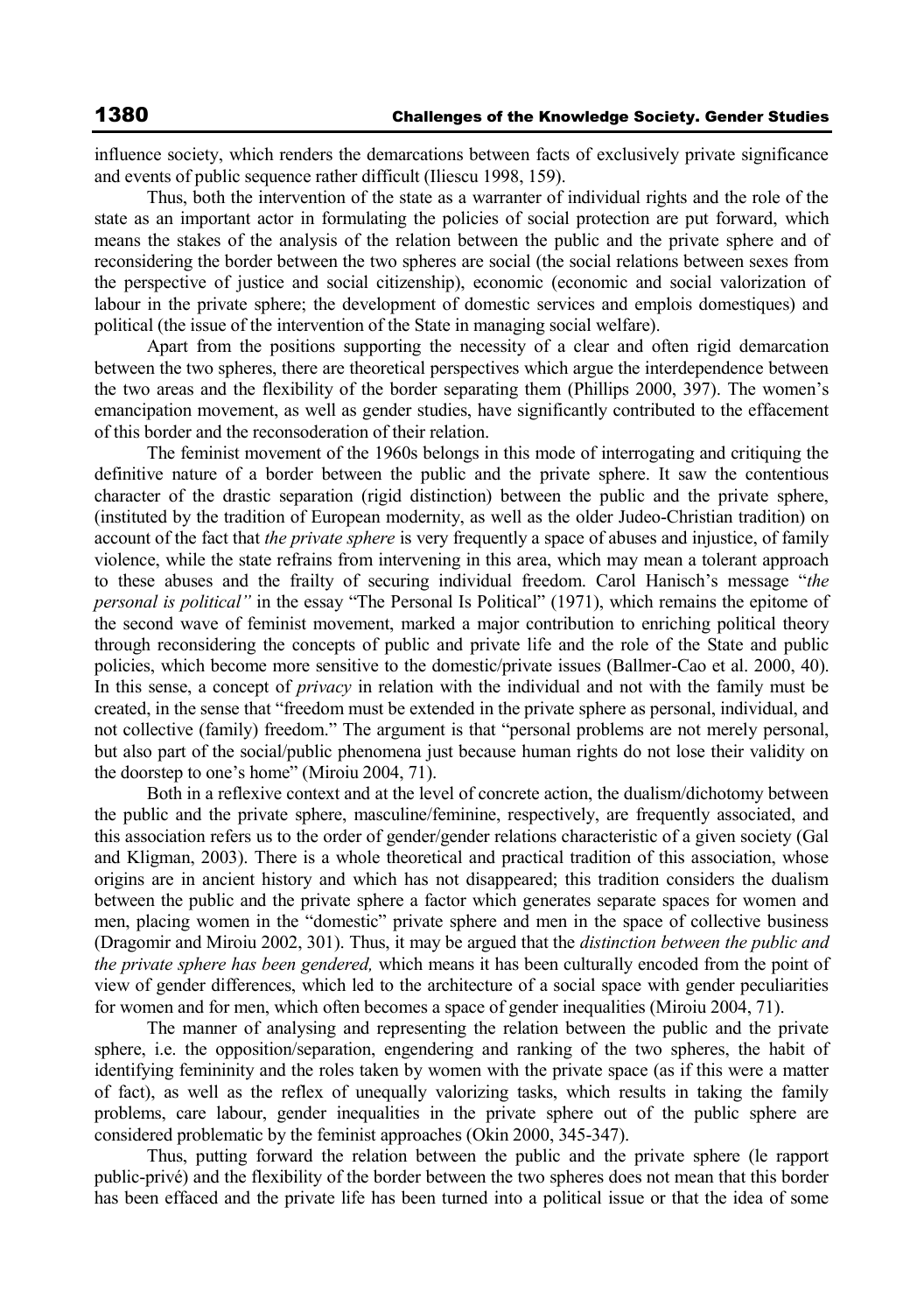high and abusive interferences (which yielded bad consequences upon the dictatorial regimes by adopting pro-natalist policies in communist Romania or forced sterilization policies in China).

Even if there are numerous differences and divergences among the feminist theorists concerning the relation between the public and the private sphere, reconsidering this relation has generated a significant shift of perspective at the level of social and political theory, with visible effects at the level of concrete life. The following gains/new perspectives upon the way of getting to grips with the world are relevant to this argument: a) looking at the two spheres as interdependent and understanding that the inequalities in the private sphere trigger other inequalities in the professional sphere; being aware that the private sphere is an important place of fabricating/molding gender relations (Bereni et al. 2011, 113); the connections between these two spheres (professional and familial/domestic), both at the level of analysis and at the level of intervention through public policies increase the chances of achieving the translation from *de jure* (judicial equality) to *de facto*  (actual equality); b) the problems in the private sphere (travail domestique, de sexualité, de fécondité) are not merely personal, but political problems of general interest, which implies a reconsideration of the concept of political issues (Phillips 2000, 397); c) questioning the notions and implications of domestic labour, the gendered division of labour and unequal valorizing of labour: productive versus reproductive labour; d) the issues of correlating the professional time, the familial time and personal time (Silvera 2010, 63-64); e) the rigid distinction between public and private grounds any patriarchal system of reference (Miroiu, 2004); f) the more involved in the private sphere and the more attached to domestic roles women are, the more acute their subordination and oppression will be (Bereni et al. 2011, 113); g) putting forward the supposedly universal concept of *citizenship* and the issues of keeping women out of the area of civil, political and social area for a considerably long time interval; h) the identification and analysis of gender inequalities from the perspective of both components (public-private); gender problems relate to the way in which both spheres are organized (Miroiu 2004, 72); i) extending the concept of democracy, in the sense that enforcing democracy in the public sphere is not possible in the absence of enforcing its principles in the private sphere to begin with; j) reconsidering the "*gender contract*" and questioning the condition of woman in today's society from the perspective of the values of freedom, equality and social justice (Silvera 2010, 63- 64); k) the relevance of the analysis of cultural, social and institutional mechanisms through which the restrictive force of the classical dichotomy is reproduced and reinforced by the public policies, and which, despite the declared principle of gender equality, are likely maintain the gender hierarchies and disparities.

Another impact of these perspective shifts upon the relation beween the public and the private sphere, generated by the feminist movement and gender research, consists in a series of regulations adopted in several countries worldwide in the last decades; these regulations have guaranteed and reinforced the civil and social rights within the sphere of private life: family rights (marriage, divorce, children custody) ; the possibility of sexuality and reproduction control; the support of the state in bringing up children ; gender equality on the labour market; access of women to jobs stereotypically considered to be the panache of manhood; equal payment for labour of equal worth; legal provisions preventing rape, pornography, prostitution, sexual harassment and domestic violence; policies of preventing sexism in education, hiring, mass-media (Miroiu 2004, 72).

Considering the relation between the public and the private sphere as a social and cultural construct and analysing the process of the (re)configuration of the two spheres and the border between them contextually, and the way in which productive labour and care are related to them, reconsidering care as a womanly job, which is invisible and mainly done in the family/domestic sphere, is a political, social and economic stake of major importance for our modern times.

#### **2. Gender and Unequal Division of Labour – a Structural Imbalance**

Thematizing the dichotomy between the public and the private sphere puts forward the gender division of labour, the separation and hierarchy between productive labour, which is mainly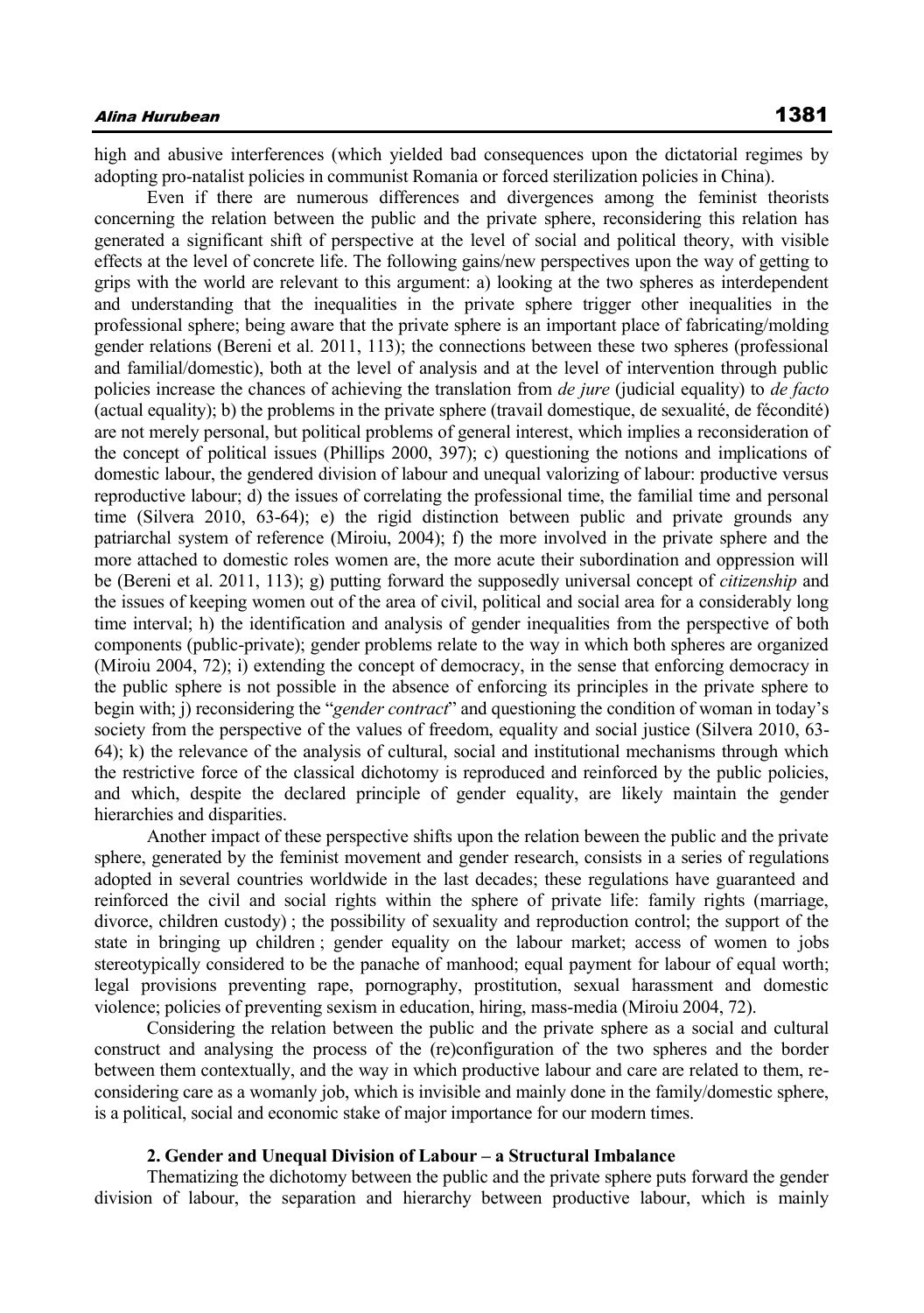masculine, and reproductive or domestic labour, considered to be typically feminine. Issues related to the aspects of the gender division of labour, care and domestic labour, the way in which they are transferred and reproduced in the sphere of public activities (resulting in the weakening of women's position on the labour market (inequality of access, maintenance and progress in the labour market), directing them towards womanly fields of activity, the segregation of labour market both vertically and horizontally, thus perpetuating and reinforcing the structural inequalities in the social relations between women and men are crucial to this analysis.

*Domestic* or reproductive *labour* (including housework, house maintenance, cooking, caring for and bringing up children, caring for dependent persons, administrative tasks, a.s.f.) is considered to be the labour behind productive labour (which is paid and visible); it is performed, in most European countries, as unpaid labour and it is almost exclusively the responsibility of women as "double labour day", even when they are active on the labour market. Even if theorists are divided as far as the economic stakes and identified solutions to domestic labour are concerned, they share views with regards to its specific contents, domestic labour comprising any type of labour, performed for the benefit of others and free of charge, within the couple and family, in the name of nature, love or maternal duty (Bereni et al. 2011, 114).

Revealing the mechanisms that generate gender inequalities, the research in the field of gender studies has highlighted several aspects related to domestic labour and mainly the fact that it does not enjoy the same social valorization as paid labour, it generates and maintains relations of power and structural gender inequalities within the couple and family, preserving the woman's economic dependence, isolating her in the private space and being the cause of rendering her inferior and oppressed. Labour performance and the income associated with labour are, in the contemporary society, criteria measuring social success and personal success, while *domestic labour*, although being the women's ancestral contribution to economic activity, *remains in the invisible, unpaid and socially low valorized area*. Ignoring the wealth generated by domestic labour and its contribution to the economic welfare, as well as the fact that this type of labour is not included in the classical statistics and in the enforcement of social rights, have negative impacts at several levels: a) it generates and maintains situations of *economic dependence and impoverishment* for several categories of women, mainly housewives, women living in rural areas, uneducated women, women without any qualifications and diplomas, women doing part-time jobs, women suspending their career, single-parent families led by women, etc. b) it underestimates women's economic contribution to the social production/welfare, although women ensure, even in the  $21<sup>st</sup>$  century, two thirds of the whole of domestic tasks; c) it generates distortions in the economic analysis and in the projection of public policies by ignoring the correlation between domestic labour and professional activity; d) it shows the limits of GDP calculus and of the procedures which determine other indices of measuring social welfare and economic growth (Méda, 2008, 155) .

Research focused on reconsidering and revising the border between the public and the private sphere shows that running public life according to the principles of democracy cannot be achieved without enforcing those principles in the private sphere in the first place, and approaching the issue of the political participation of women and promoting women's employment without paying heed to the constraints of private life is pointless and it also implies a very narrow and restrictive outlook with regards to democracy (Phillips 2000, 405-416). Women's low participation in the political life, as well as the frequent interruptions of their careers can be largely explained by the private constraints which exert a pressure upon their public engagement (e.g. the time budget of women and especially those who are mothers is different from men's, the subordinated roles in the domestic sphere which generate and maintain the women's lack of self-confidence, as well as the low-esteem representations of women).

Behind the issues of correlating productive labour with care, professional life with family/personal life lies, more or less overtly, the stake of equality between women and men in the public and private space (Walby 2000, 51). Failure in striking a balance between professional labour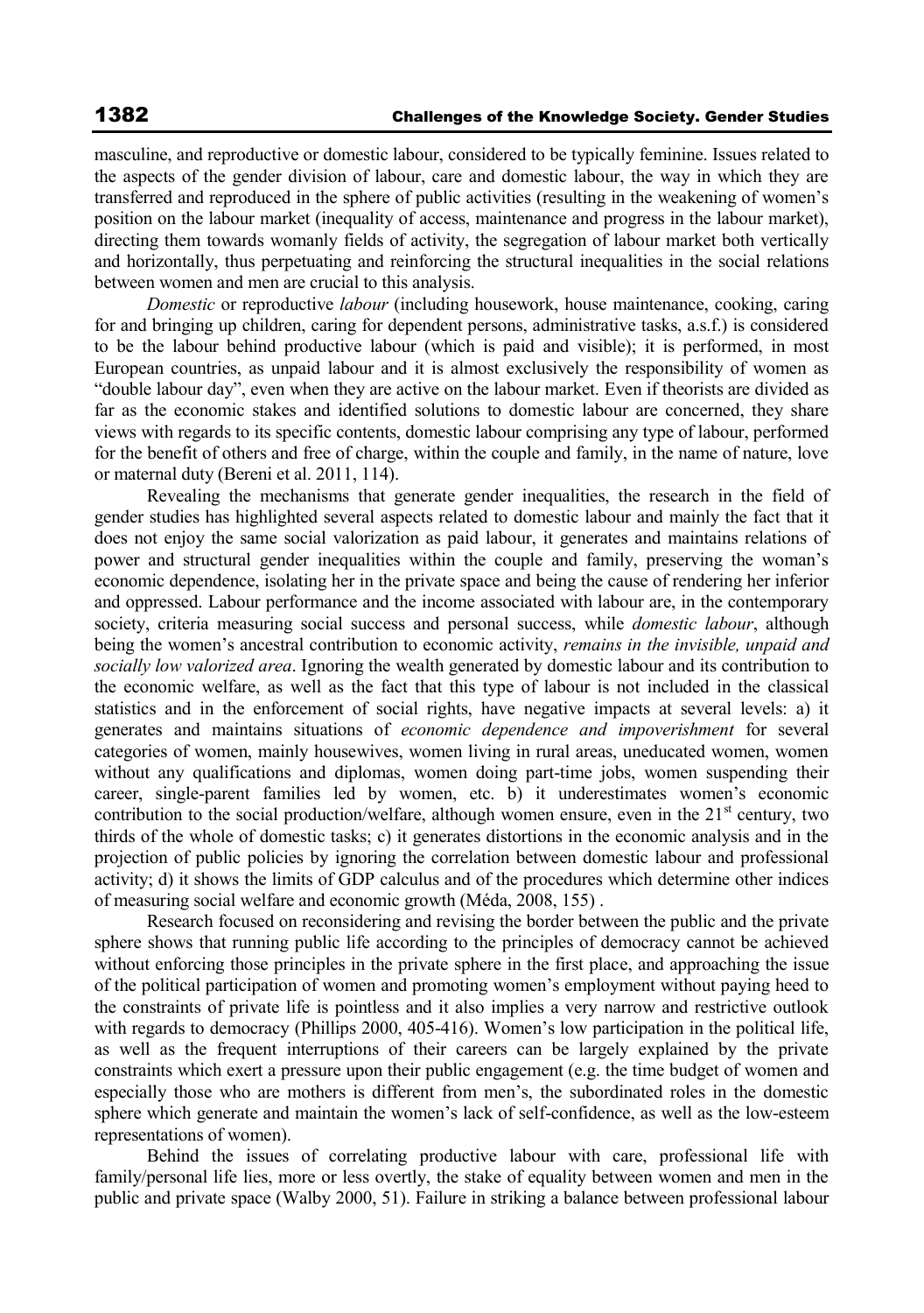### Alina Hurubean 1383

 $\overline{a}$ 

and domestic labour and family life has a negative impact upon performance, efficiency and the satisfaction derived from one's work, and at the same time it is considered to be a *factor of indirect discrimination against women on the labour market* for at least three reasons: a) women's access and maintenance on the labour market, as well as quality work places (which entail constant professional investments) are limited in the absence of caring services for minor children and for other dependent persons in the family (who usually become women's responsibility); b) the difficulty of striking a balance between the two labour spheres reduces women's participation in all the other components of social, cultural, political and economic life; c) it leads to maintaining the gender stereotypes and asymmetries in terms of resource and power distribution, of playing gender roles in the public and private space (they maintain the unequal division of labour in the family; lower positions of dependence for women (Dragolea, 2007).

*The balance* ("reconciliation") *between professional and personal life*, between productive labour and domestic labour respectively, is defined as "the situation characterized by satisfaction, minimum role conflict and optimum capability of the employee both in the tasks and roles at the work place and those in the personal/family life," aspects which can be measured with the help of subjective/qualitative and quantitative indices of work satisfaction (www.cpe.ro, 2007). How can this balance be struck? What are the factors responsible and the examples of good practice recorded in the European space so far? – these are only a few questions thrown by the researchers on this topic in the last few years<sup>3</sup>.

The policies of equality among women and men (from equality of access to the labour market, from payment equality to the policies of correlating professional life with personal and family life) have been and still are essential to the social and economic policies of the European Union (Lisbon Agenda and post-Lisbon Agenda). In their context, the issues of correlating the social time – as family, personal, professional time – are of major concern because they have implications both at an *ethical* and *social* level (the purpose being the founding of a fairer society, centered upon the principle of equality between women and men), as well as at an *economic* and *demographic* level (increasing women's employment level on the labour market; demographic increase; "reconciling" family and professional life) (Silvera 2010, 63). Equality between women and men on the labour market "restera uniquement formelle tant que la question des soins informels aux personnes dépendantes ne sera pas résolue" (Jenson, 2001).

The strategic development directions at a European level, also supported by the development of research in this complex field, shows that equality on the labour market and in relation with labour does not concern only women/mothers, nor is it a problem of the individual or of the family. The role of the state, of the market and of employers, as well as the manner and the extent to which these key factors get involved are elements of maximum importance in devising proper and efficient gender equality policies. In this context, regulations generically called *reconciling policies* between professional labour and family or personal life have been developed.

Initially centered upon the rights which result from assuming parental condition (maternity/paternity leave; parental leave), reconciling policies at the present moment consist in the totality of the measures designed to support the employees with a view to harmonizing the social roles they perform in the space of public and private life, i.e. the balance between professional and family life. Therefore, apart from the rights provided in relation with parental leave, the "reconciling"<sup>4</sup> policies include childcare services (at least for age groups between 0-3 years from 3

<sup>3</sup> For a discussion of this aspect, please see Moller Okin S., 2008; also: *Revue Française de Socio-Économie,*  2008/2 - n° 2; *Travail, genre et sociétés,* 2001/2 - N° 6; 2010/2 - n° 24; 2011/2 - n° 26; *Cahiers du Genre,* 2009/1 - n° 46.

<sup>4</sup> The terms of "reconciliation" – used in relation to the policies of the EU which aim at striking a balance between the professional sphere and the family and personal sphere – are considered, within the feminist research of the present, as improper because they preserve the idea of "natural" division and segregation between women and men. Alternatively, the concepts of *balance* or *correlation* among all the components of our labour, time and activity are preferred (professional time/family time/personal time; productive work/reproductive work) (Silvera 2010, 63).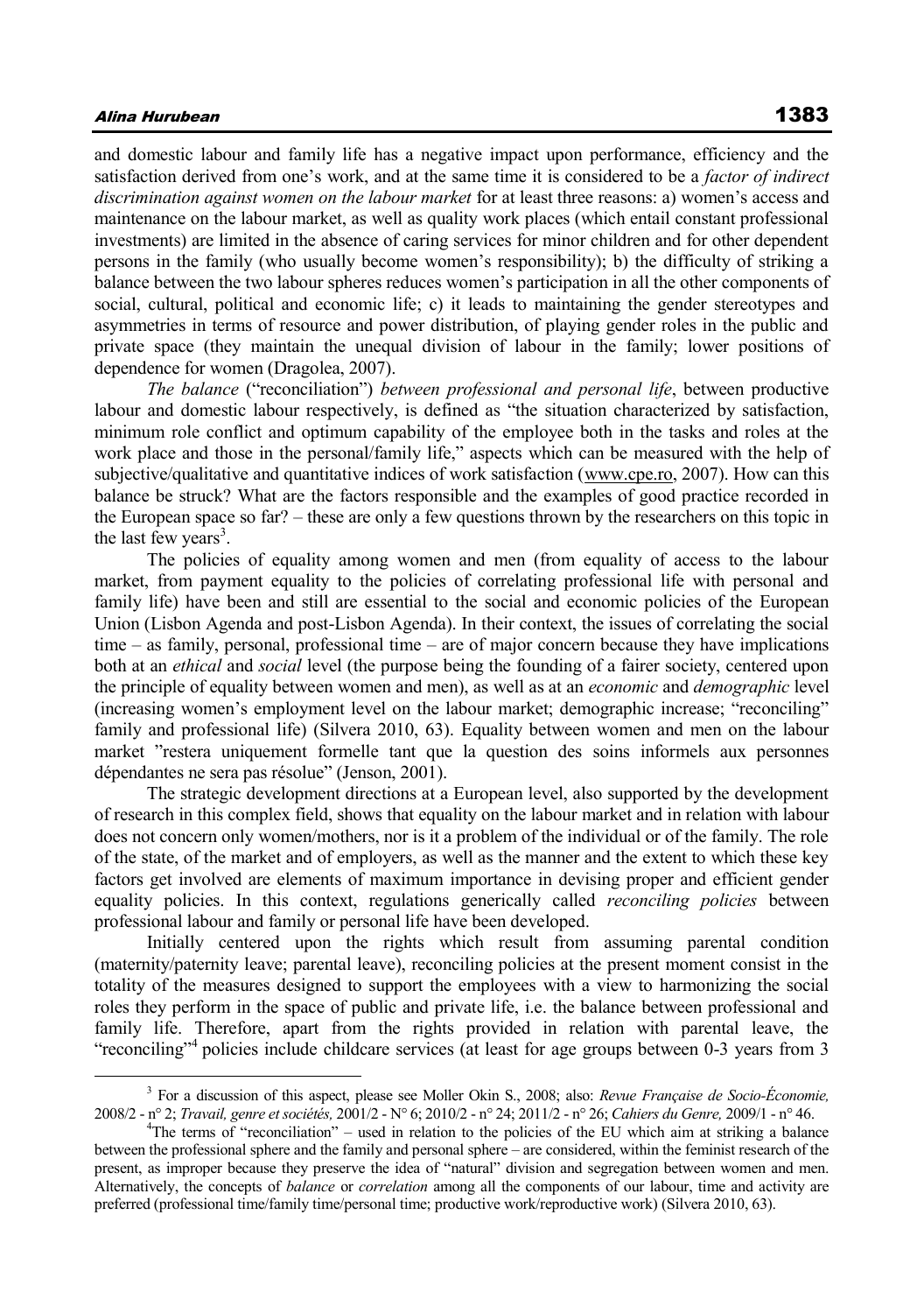years - compulsory school age), after school programs, family friendly programs for organizations, flexible working arrangements (part-time, flexible hours, career breaks, although these measures are considered "false" conciliation measures, viewed in terms of the risks posed by long-term) and financial grants, subsidies, tax rebates, social care (Bereni et al. 2011, 122-124). All these regulations and intervention methods can be found in a set of correlated public policies – *policies of education, of labour market, family policies and social policies –* which, in connection with one another, could offer sustainable solutions to the issues of the correlation/balance between professional life (labour market; the sphere of public life) and personal/family life (the sphere of private life) (Letablier, 2001).

At present, there are no unitary political practices concerning the equality between women and men on the labour market and in relation to labour at the level of the EU member countries. In order to meet the objective of gender equality, some countries adopt mainly anti-discriminating policies (which are necessary, but not suffiecient in order to ensure a sound equality), while other countries lay stress upon correlated policies, which support the labour market (« reconciliation » policies, family and social policies, which are characteristic of the welfare regime). In other words, the policies regarding the labour market must be projected and analysed in correlation with the social policies (ensuring, warranting social rights) and with family policies (the system of care for children and dependent persons; supporting birth policies), which should integrate the dimension of gender equality, because a real increase of the rate of employment for women and men on the labour market – considered to be the essential condition for economic progress at the EU level – cannot be achieved without ensuring some institutional and financial mechanisms of correlating professional life with family/personal life, adapted and contextualized according to the profile of each country (Letablier, 2001). The insufficient correlation of these policies, as well as the scarcity of services and support structures in most of the European countries do not only prevent the achievement of the labour market objectives, settled at the level of the EU, but they also maintain and reinforce the inequalities between women and men, as well as those among various categories of women.

### **3. Cultural Models Underlying the Relation between Labour and Family in Postcommunist Romania**

In today's Romanian society, as well as in other European countries, there are many inequalities/disparities beween women and men on the labour market, as well as in the public and private life. Despite the considerable changes in women's status in society in comparison with previous decades, *women and men do not have equal chances* in terms of their educational and professional trajectory or family life. The gender asymmetries and inequalities are social constructs, being generated and maintained by conservative social and cultural mentalities and mechanisms, largely perpetuated in the communist period, which maintain the traditional roles and gender stereotypes, thus restricting women's choices, opportunities, development and participation in the social and professional life.

The analysis of family policies, labour market and social protection policies from the perspective of the cultural models endorsing them, and the conjugated effects they generate upon the dynamics of gender relations offer new tools for getting to grips with the national realities in the European countries, and they may indicate adequate intervention methods through public programmes and policies. Reflecting the social gender relations existing in a society at a given moment in history, as well as the prevailing cultural models, public policies contribute, in their turn, to building and regulating gender relations in the public and private sphere, while their allegedly neutral nature only disguise and more often than not deepen existing gender inequalities in the sphere of the two social sectors.

This *complex interconditioning between cultural models related to gender roles in family/society and public policies* is considered relevant for a contextualized analysis focused upon public policies (Lazăr 2010, 113-116). Identifying the mechanisms by which the state, through the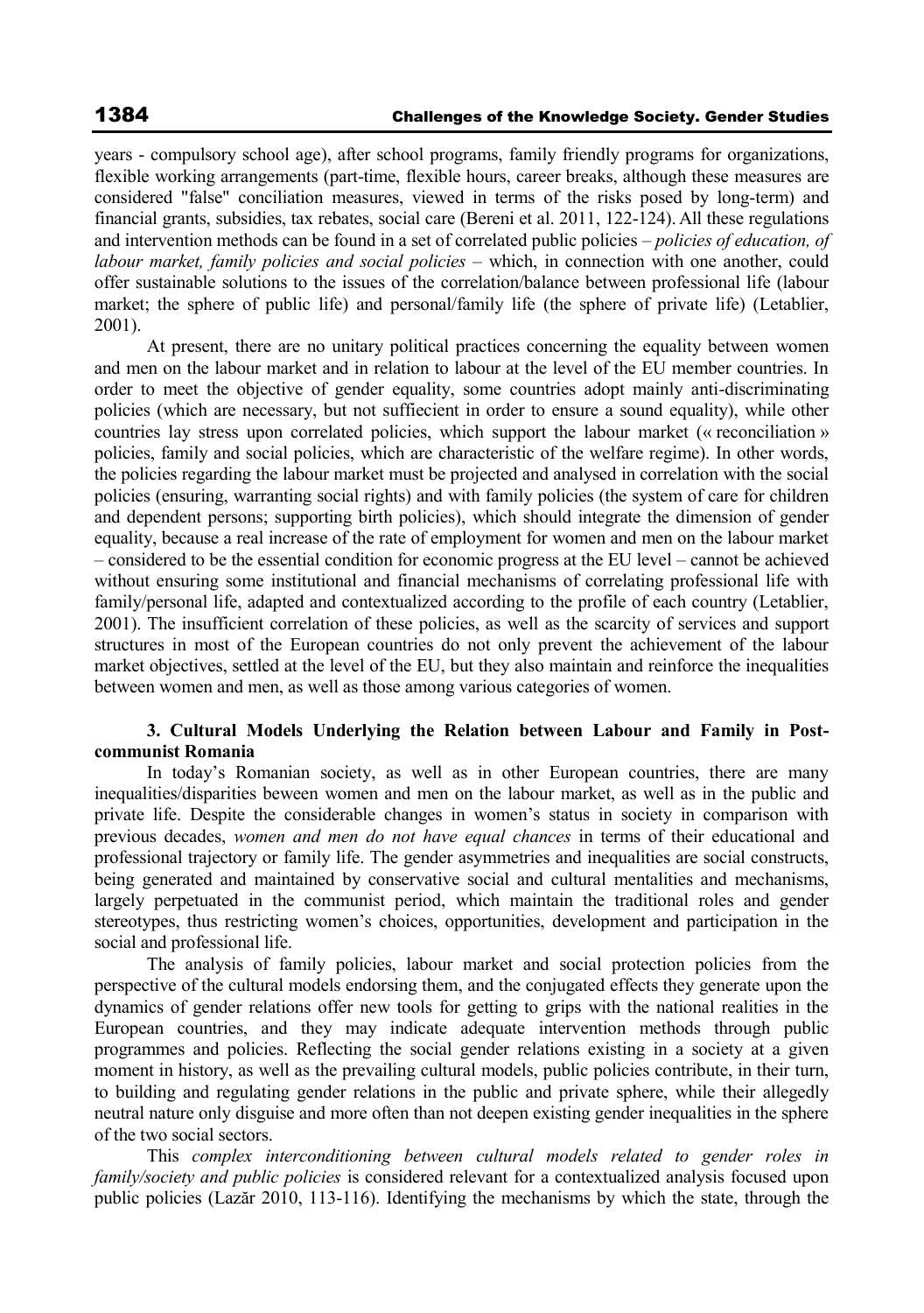### Alina Hurubean 1385

public policies it promotes, reproduces and deepens the traditional cultural models with regards to the gender roles and social relations between the sexes, as well as the restrictive force of the classical dichotomy between the public and the private sphere, productive and reproductive work is an important objective. Despite the declared principle of gender equality, public policies may maintain gender-based hierarchies and disparities. However, the figures and statistics which are usually invoked and which may indicate a more or less acceptable reality concerning the equality between women and men on the labour market cannot explain the social and cultural mechanisms underlying the social relations of gender in relation to labour, which maintain the structural gender inequalities.

Therefore, in order to reach "the heart of the matter" and account for the differences among the European countries, as awell as perceive the difficulty of conceiving and enforcing a shared plan aimed at solving the issues at EU level, we need to look into the values and attitudes of the population in relation to gender roles, the problem of equality between women and men and the relation between the public and private sphere. The international research of the values and attitudes of the population (the World Values Survey (WVS), the European Social Survey (ESS) have facilitated the development of the studies focused on the correlations between the cultural models/national cultures, public policies, welfare regimes<sup>5</sup>.

In today's Romanian society women face the difficulty of striking a balance between the two spheres of labour (professional/paid labour and domestic labour), resulting in social constraints and pressures, which means difficult and sometimes radical life options of the "*either…or*" kind (either professional life/career or family life), the success in either of the two fields being achieved to the detriment of the other. Because of the cultural and socializing models, striking this balance is more imperative for women than for men and it consequently puts more strain on women than it does on men because it is precarious, threatened by the role conflict and the eternally awkward negotiation on the distribution of reproductive labour in the private sphere. This state of affairs actually typifies countries in which the major social actors (the state, the market, the business company) fail to involve in the social welfare system from the point of view of gender equality in relation to labour, labour market, family.

In Romania, thematizing the issues related to domestic labour occurs in academic research and a few European financed projects, but it is absent from the public debates and the analysis of public policies. Even if in the official documents the principle of "reconciliation" or harmonization between profession and private life/family is often referenced, there are no specific regulations concerning this issue, which might also indicate the means by which this balance can be struck. This means that it is there merely as an abstract statement with no concrete support.

Comparative research shows that in most of the European countries, as well as in Romania, a cultural pattern has been preserved, and according to that pattern family is regarded as the main provider of welfare, which means that the issues of correlating productive labour with activities of care have not been solved. Explicit gender equality principles (antidiscrimination laws which ensure legal access to education, employment, political participation, as well as assertive measures designed to favour women in order to give them the opportunity of redressing past injustice) fail to contribute to an increase of the actual level of gender equality in a society/country, unless they are endorsed by the set of public policies of implicit equality (those policies which, although they are not focused on the equality between women and men, *implicitly* generate significant effects upon social relations among genders by maintaining or diminishing structural gender inequalities).

<sup>5</sup> Two seminal research studies are worth mentioning: R. Inglehart, 1997, *Modernization and*  Postmodernization: Cultural, Economic and Political Change in 43 Societies, Princepton University Press; G. Hofstede, G.J. Hotstede and M. Minkov, 2012, *Culturi și organizații. Softul mental. Cooperarea interculturală și importanţa ei pentru supravieţuire* (Cultures and Organizations. Software of the Mind. Intercultural Cooperation and Its Importance for Survival), Humanitas, Bucharest.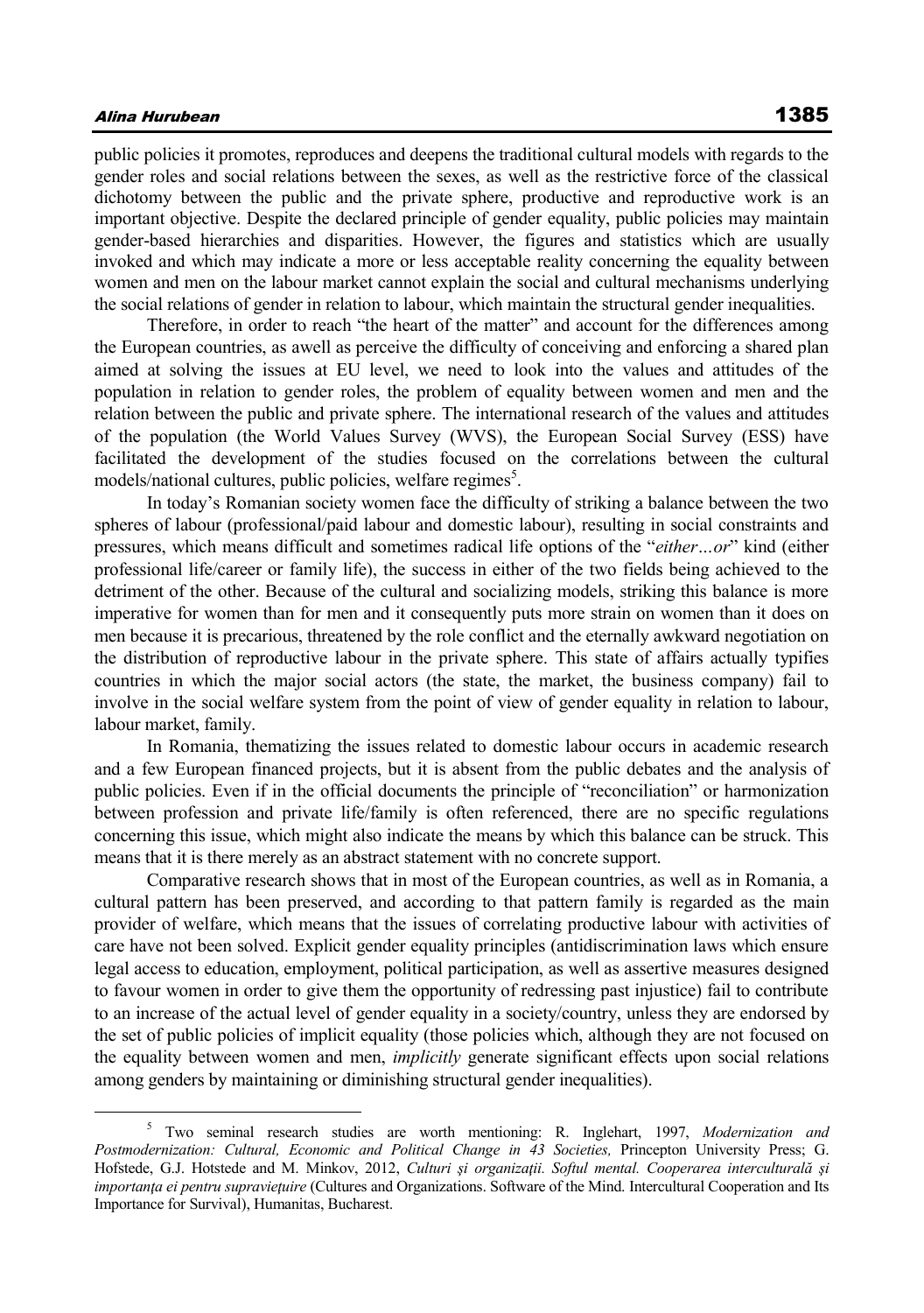This category includes labour market policies, family policies, social protection and education policies, which from the point of view of the conjugated effects they produce upon the dynamics of gender relations, implicitly increase or reduce gender inequalities. If there is no correlation between the two sets of policies from the point of view of gender equality, then the latter will be merely a formal (legal) equality and not a real (concrete, substantial) one, and the problem of reconciling one's profession and private life remains unsolved.

The social attitudes to and representations of domestic labour gravitate around a dominant tendency: care is not considered to be work, it is confined to the private sphere behind closed doors, and it is thus seen as women's "natural duty", something which occurs naturally and gets sorted out only through individual or family arrangements. The culture of partnership, of negotiating and sharing tasks and roles, of equal valorizations of the differences between the sexes, of accepting an open competition based on equality of chances is very litlle developed in the Romanian society, both at the level of couple and family life, and in the sphere of public life. Inequalities in the sphere of private life are plentiful, but they are not addressed publicly and nor are they perceived as social issues of public interest. The public-private separation, considered a "natural given", is very clear cut, like the gendering of the two spheres, correlated with the "inferiorization" of the private sphere and the invisibility of domestic labour. The significance of these correlations owes a lot to life experience during the communist regime.

The relation between the public and the private sphere was correlated in the Romanian society during the communist regime, when the private sphere and family haven were particularly valorized, being considered a "refuge" protecting the individuals from the hardships of political power, which gave them some room to enjoy freedom as well as a necessary support network (Heinen 1996, 249). Therefore, the significance of the relation between the public and private space was far from the formula "le personnel est politique" of the feminist movement in the 1970s. The way in which the private sphere was valorized in communism explains, to a large extent, the attitude of rejecting feminism and its slogan in the post-communist period, an attitude which has its origins in the fear of blurring the borders between the two spheres, which might deny the individual's access to an important refuge area (Heinen 1996, 259).

Social rights of a universal kind were an important safety net, but they were accompanied by the individual's submission towards the omnipotent paternalist and intrusive State (Heinen 2009, 106). Ensuring *welfare socialist* mechanisms and reinforcing social citizenship was achieved at the price of breaching the civil and political rights and freedoms (Dorottya and Dorota 2009, 77).

The emancipation of women through labour did not entail an equivalent gain in the sense of an increased autonomy for them, an aspect which should raise the issue of today's strategies and national and European policies, which insist unilaterally upon a higher rate of employment for women on the labour market, without correlating it with family and social policies.

Previous research on this topic emphasizes the coexistence of several cultural (normative) models which regulate (prescribe, pre-establish) the social relations between men and women with regards to labour and the labour market, family life and gender roles.

The criteria used/dimensions analyzed in the studies focused on the survey of cultural models and gender regimes, which regulate the social relations between the sexes are: women's investments in their profession and/or children, family; their interest in professional formation; continuity or discontinuity on the labour market (Magyari-Vincze 2004, 29-48); the flexibility/non-flexibility of the border between public and private sphere, as well as the roles performed in these activity areas (analysis dimensions aim to identify whether the two spheres and associated roles are seen as interdependent or separated and separately/unequally valorized; public/private correlation versus segregation; productive/reproductive labour) (Sainsbury 2000, 233); family model and gender roles or "family and gender ideology" (in this respect, there is the traditional model, based on role segregation; the family in which the man is the head of the family and the main breadwinner, while the woman's responsibilities are entirely focused on housework and children upbringing; the modern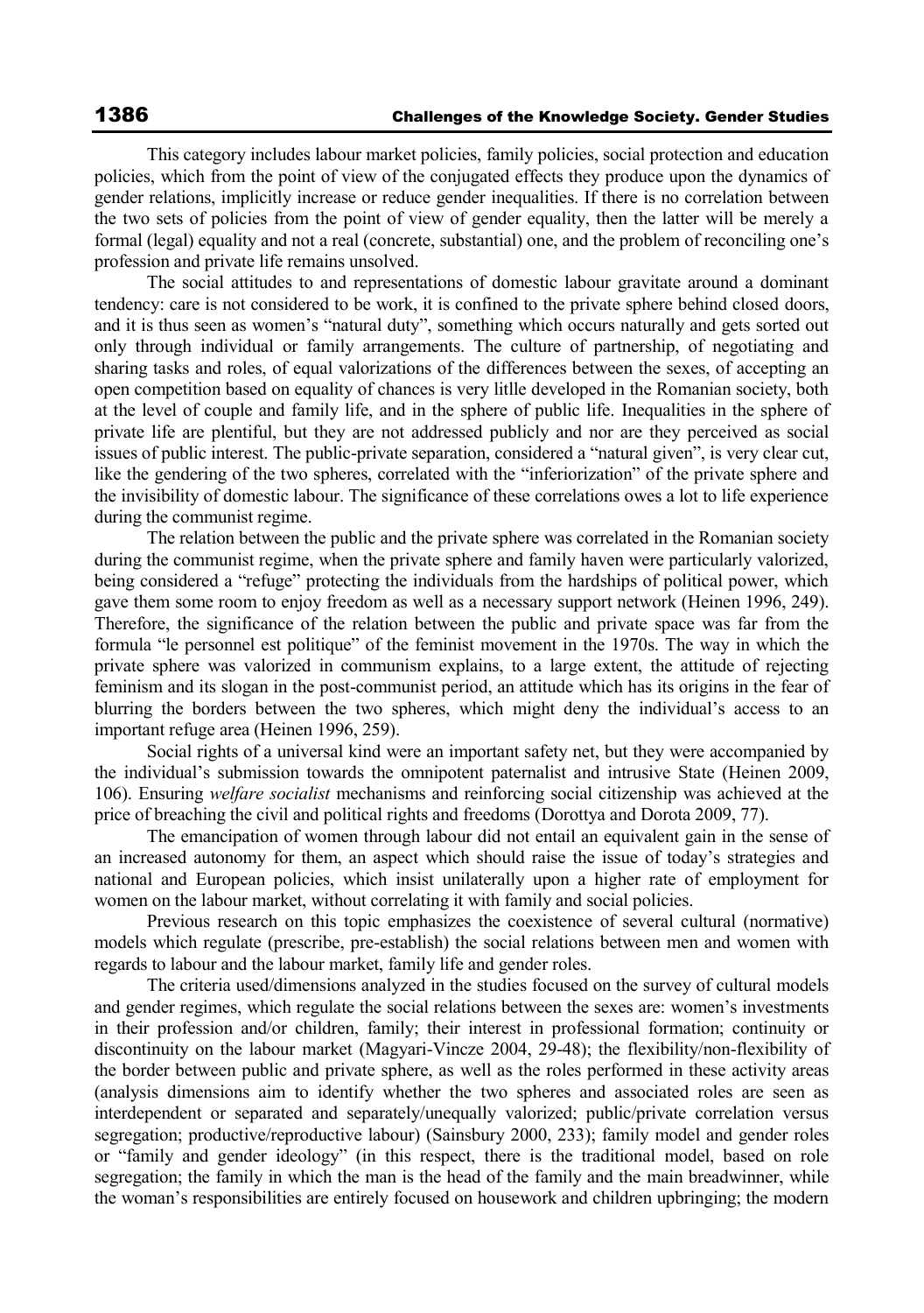family model, which is mainly egalitarian, the family with two income sources and "the double career family"; celibacy; single parent family, etc.) (Badinter 2010, 31-37); feminine ideology (the practice of autonomy and the assertion of the subject-woman; autonomy versus submission/dependence) and masculine ideology (career, success versus family/personal life) (Lipovetsky 2000, 171-176).

Correlating the existing research results with direct (exterior and participative) observations of several categories of women, I applied and developed the pattern proposed by Elisabeth Badinter in her contentious book published in 2010 *Le conflit: la femme et la mère*, thus configuring a few models (ideally types) of correlating between profession and family life, professional labour and caring labour, which outline a certain horizon for women in the Romanian society, at the crossroads between personal options and social constraints. Thus:

a) **the traditional cultural model**: may include women with three or more than three children, who interrupt their labour on the labour market for a long interval of time or even irreversibly in order to commit themselves to the full-time job of being mothers. The model is characterized by: clear segregation of family roles ("male breadwinner / female care"); public-private separation and opposition; women are economically dependent upon their partners; this is a patriarchal model based on relations of power and "the complementarity of roles"; it is a model which may be identified both in the rural and in the urban environment, as well as in the couples with a high level of education;

b) **the neo-traditional cultural model** (or the modernization of the previous model): may include mothers with two children, active on the labour market, with low income or more often than not part-time jobs, or working without a work contract. This model includes women who pay more attention to family life than to their profession. It also includes the family with two income sources, but it fails to bring essential alterations to the previous model with regards to women's autonomy and the division of domestic labour. Nevertheless, this model is not always identified with the patriarchal model of couple relations, since there are also partnership relations between the members of the couple; this category might also include women who, although childless, "choose" to refrain from working on the labour market in order to look after their spouses/partners or to accompany their partners as "decorative objects";

c) **the modern cultural model** : like the previous model, this tends to « reconcile » maternity, family, personal and professional life ; the model includes couples/families with two income sources and double career couples/families, in which the partners invest in their professional formation and development and both perform domestic labour (« deux pourvoyeurs de revenus/deux pourvoyeur de soins » (Méda 2008, 119); women are interested in the dynamics of labour market and the opportunites it offers, they institute a partnership with regards to domestic roles and/or they outsource them (from the larger family : grandparents and/or access to paid services) ;

d) **the postmodern cultural model** : includes childless women ; some of these define themselves as independent ; their ideals in life do not match marriage or family patterns ; celibacy is an assumed life model, but there is also the « unintended » celibacy, perceived as failure or as resignation ;

e) **the model of single parent families led by women** ("femmes au singulier ou la parentalité solitaire", Gaulejac and Aubert 1990): is characterized by the diversity and heterogeneity of its social and professional types and categories ; their marginality or marginalization is not the same and it is not perceived as such by all the types of single parent families (Gaulejac and Aubert 1990, 47); there are relatively few points they share : the fact that they involve women who bring up their child/children on their own or they involve intended single parenthood (the celibate women) or unintended single parenthood (separation, divorce, the partner's death) differences are numerous : the single parenthood which is coped by social services and not by assisted categories ; transitory single parenhood and lifelong single parenthood, etc. The situation of single parenthood depends very much on the cultural and social capital of the single mother/parent : cases vary from adolescent mothers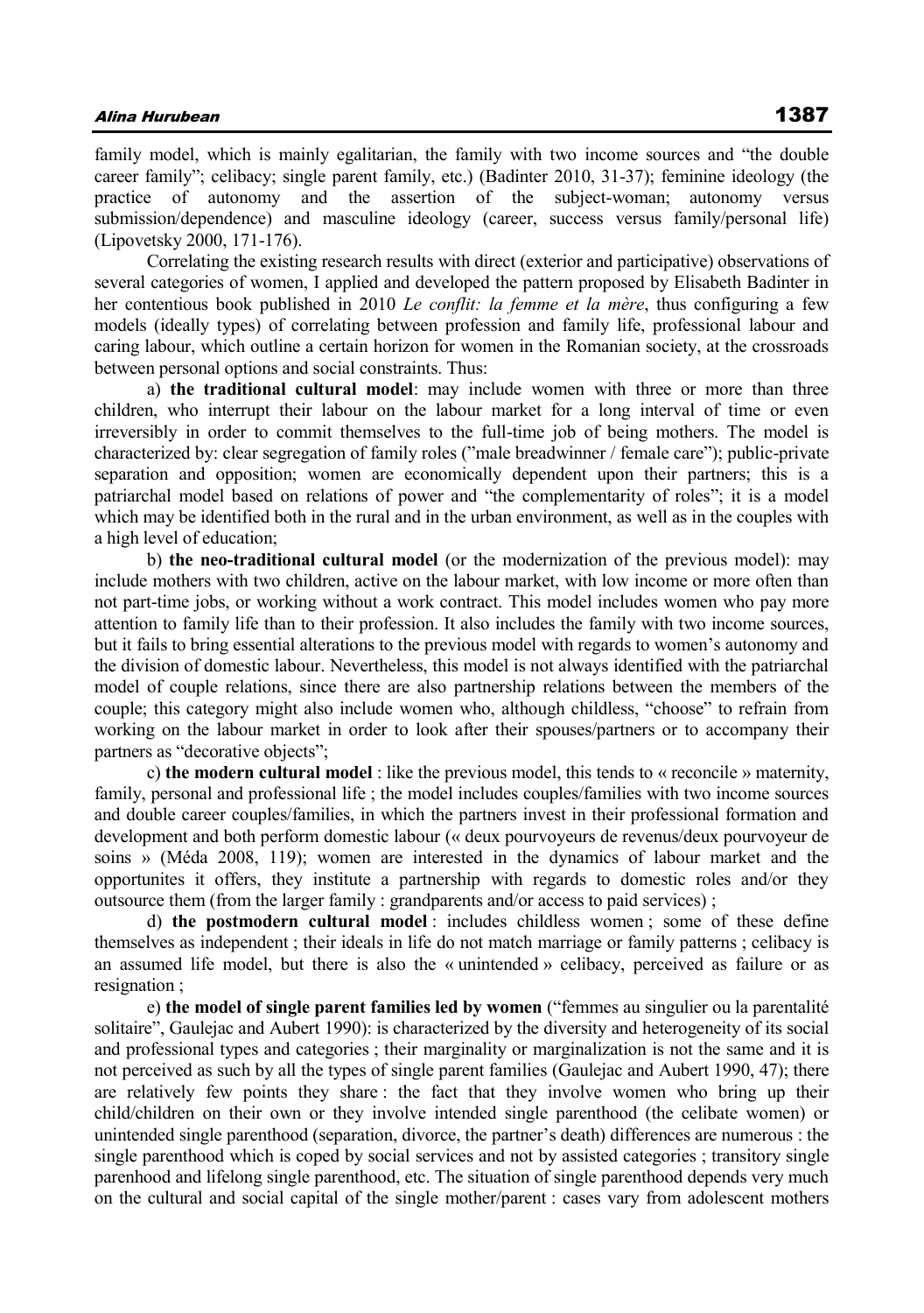(who are « deviant » or not trained in contraceptive methods and sex life) to the category of « mothers in distress » (who lack the skill of planning their life/have no life project, who see no prospect in surviving/developing outside of the married couple, and who had no alternative models in this respect) and the voluntary celibate motherhood (characterized by social innovation ; high school and professional capital ; economic independence; age above average maternity age; high self esteem, etc.) (Gaulejac and Aubert 1990, 47-51).

Applying this typology to the Romanian social reality, we notice that the group of women is very heterogenous in relation to the way in which they combine labour with family life (the men's group is more homogenous). Heterogeneity depends upon living environment (rural-urban), education level and degree, professional formation (higher education, further education, no education or incomplete education), regions, age, ethnic belonging. Despite the absence of statistic data which should indicate with accuracy the proportion of these models characterizing the feminine population in Romanian society, observing the behaviours and « options » around us, we may say that, in spite of the heterogeneity of individual options, the traditional and neo-traditional models prevail for a diversity of social and professional categories, and especially for the age group (35-50), which shares a certain socialization pattern, more exactly the differentiated/stereotypical gender socialization, characterized by dichotomy and asymmetry, which induces an imbalance of power in gender relations, generates multiple social disparities, prescribes specific trajectories for women and for men, thus considerably reducing the equality of development chances for the two groups.

There are few educational messages encouraging girls/women to become independent by investing in their school and professional formation in the first place. Even if girls outnumber boys at all levels of education (with certain variations of profile) and their school results are often better than the boys', more often than not they have to cope with the social pressures of defining their identity by getting married and having children. These social pressures are supplemented by economic constraints generated by the labour market in Romania (low salaries ; different salary for women and for men) and the absence of child care services, which make mothers « opt » for the « smaller evil. »

The postmodern model of the independent woman is not particularly encouraged, especially in certain social environments and country regions. The socializing factors send contradictory messages, family ideology and pleas for maternity (social pressures for being a « good mother » are numerous) co-exist with the ideology of « attractive womanhood » and « successful manhood ». Women's identity in Romania is closely connected with marriage and maternity, considered to be key factors in a woman 's life. The state also endorses this through its public policies (two year parental leave) and through the lack of care support, care remaining the families'/women's responsibility. The labour market failing to be particularly attarctive for women (in terms of salary and promotion), success through marriage is considered to be a « sound » option, just like the « option » of being a housewife and looking after one's own children.

#### **Conclusion**

Promoting gender equality in the post-communist Romanian society faces a paradox: many of the policies and programmes run in the name of gender equality (equality of chances; equality with the masculine standard) actually continue and reinforce the gender inequalities typical of the traditional gender order. That is an apparent paradox, which becomes explicable (albeit not acceptable) if we analyse in its depth the invisible "mental soft" (concepts, values, attitudes, behaviour characteristic to Romanian society and culture), which underpins the enforced laws and regulations and the created institutions and organizations.

In the mainly patriarchal/masculine cultures, the idea of gender equality itself is perverted and becomes equality with the masculine standard. The gender inequalities and imbalances are continued in a more subtle and paradoxical form, even in the guise and through the ideal of gender equality, figured out at the level of common sense within certain public programmes and policies (Magyari-Vincze 2004, 29-30). Running governmental programmes, public policies and European financed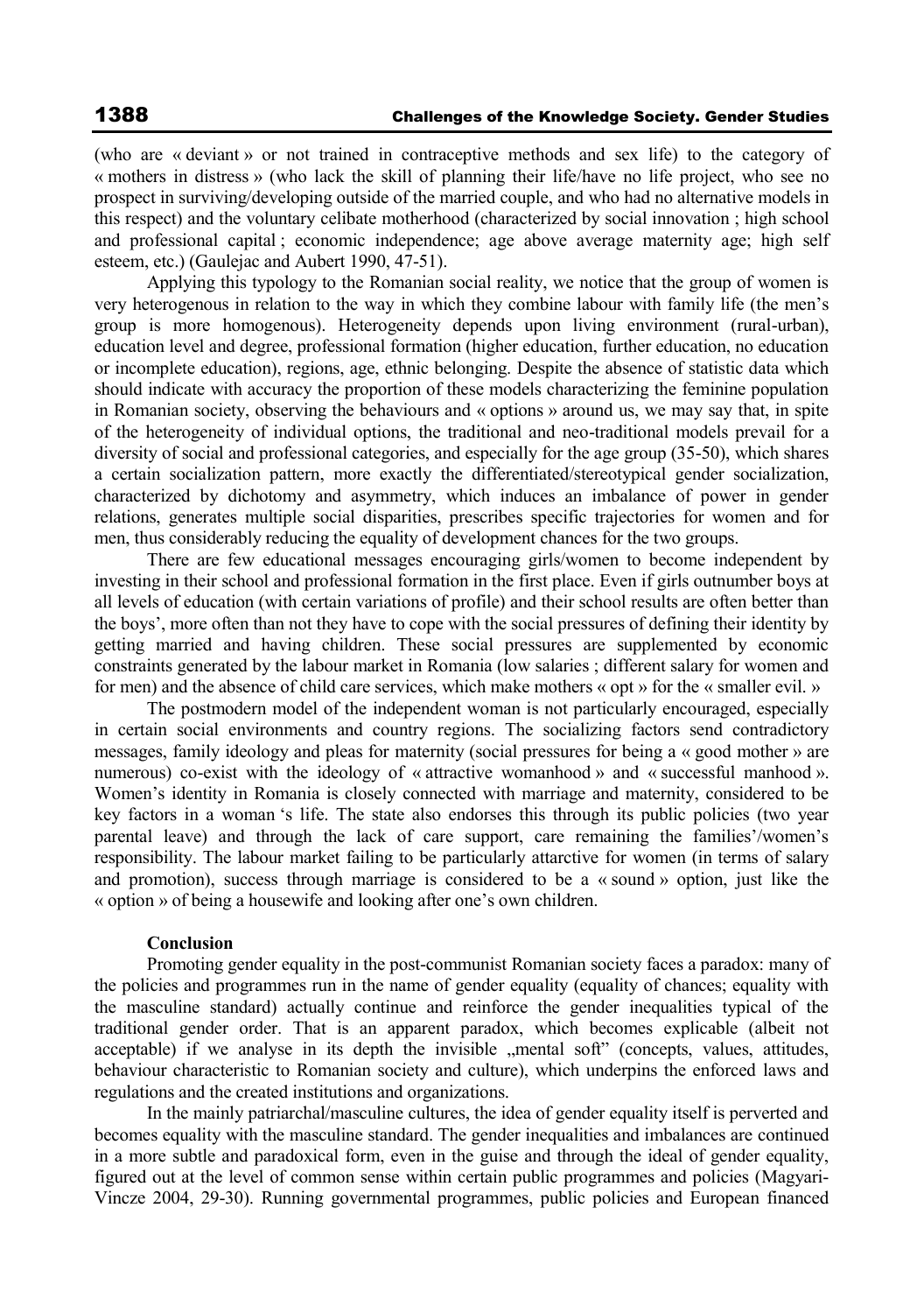projects aimed at promoting gender equality does not mean that these will also yield sustainable effects in the field of concrete life. These only reproduce the cultural patterns and gender stereotypes at the level of the collective mindset.

Contrary to the almighty and oppressive role (of total control on public and private life) exerted by the communist state, the post-communist state, relying on a neoliberal ideology, has dramatically reduced its economic and social role, and especially its role of redistributing and achieving social justice, which has led to an alarming decrease in the number and quantity of existing support services (nurseries, kindergartens, public care services for persons in need, hospitals), which inflated the amount of labour "to be carried out" by women in the private sphere, the impairment of their freedom of movement and of their chances to combine professional labour with domestic/family tasks. The social protection system at present, which depends on the level of income, is centered upon the most needy categories. In contrast to family-centered ideology, social and family policies are not oriented towards family development and demographic growth, but merely upon ensuring a minimum level of survival. Unlike in the previous period, the gains in the field of civil and political liberties have been achieved at the cost of sacrificing social rights and alarming quotas of inequality and social polarization, thus affecting the social citizenship component.

The equal opportunities principle is double-edged in the sense that the meritocratic side it contains (according to which women are not supposed to be promoted through assertive action), which is part and parcel of the equality of opportunities in its most current meaning in our cultural space as well, allows past injustice and gender inequalities to continue in the present despite the legal frame which provides gender equality (Dragomir and Miroiu 2002, 25).

Ensuring the equality of chances in gender social relations means ensuring equality as a premise, equality with regards to the conditions of one's start in the social competition. In this case, gender equality (as chance equality), related to the liberal principle of meritocracy, ignores *ab initio* the existence of gender equalities in the area of private life and the fact that women, who have the responsibility of work in the sphere of private life, have a reduced access to competition and resources. "*Frozen in their condition of housewives and active mothers, women cannot be equal competitors on the labour market, they have a real deterrent in the competition. Meritocracy invoked as a liberal principle applies to those who are free from feeding and care activities*" (Miroiu 2004, 114).

Experiences which are typical of women (such as pregnancy, abortion, breast feeding, maternity) as well as the experiences which are generally conceived as the responsibilities of women (such as the care for children, the elderly, the sickly persons; single parenthood, sexual harassment, rape, prostitution, sexual exploitation; the experience of subordination and discrimination, etc.) outline a set of *specific interests* despite major differences among women according to age, education, ethnicity, cultural and geographic space, etc. (Băluţă 2007b, 46-47). In order for these specific interests to get on the public/political agenda and to be sorted out through the public policies focused on gender equality, women need a group awareness and forms of political activism based on the existence of interests which are different from those of men (Mihai 2011, 9).

Reconfiguring the public space in post-communist Romania has been achieved in mainly masculine terms, both the representation of women in decision-making structures and their public visibility being reduced. In this context, the formulation of specific interests has been and still is rather weak, and the progress made is not consolidated, the risk of regress being a permanent threat. The constraints of everyday life, the cultural models promoting family and maternity-oriented measures as key factors of structuring feminine identity, the absence of civic practice, as well as the "preventive antifeminism" maintain an attitude of resignment from involving in the public and political life on the part of women. Nevertheless, the topics perceived to have an urgent character when related to basic needs (supporting children and women in need) manage to engage women's energies, unlike the strategic and political interests. The question is whether the formulation of the social issues of the private sphere and their constant and coherent presence on the public agenda might generate a more active involvement of women in the civil and political life, thus contributing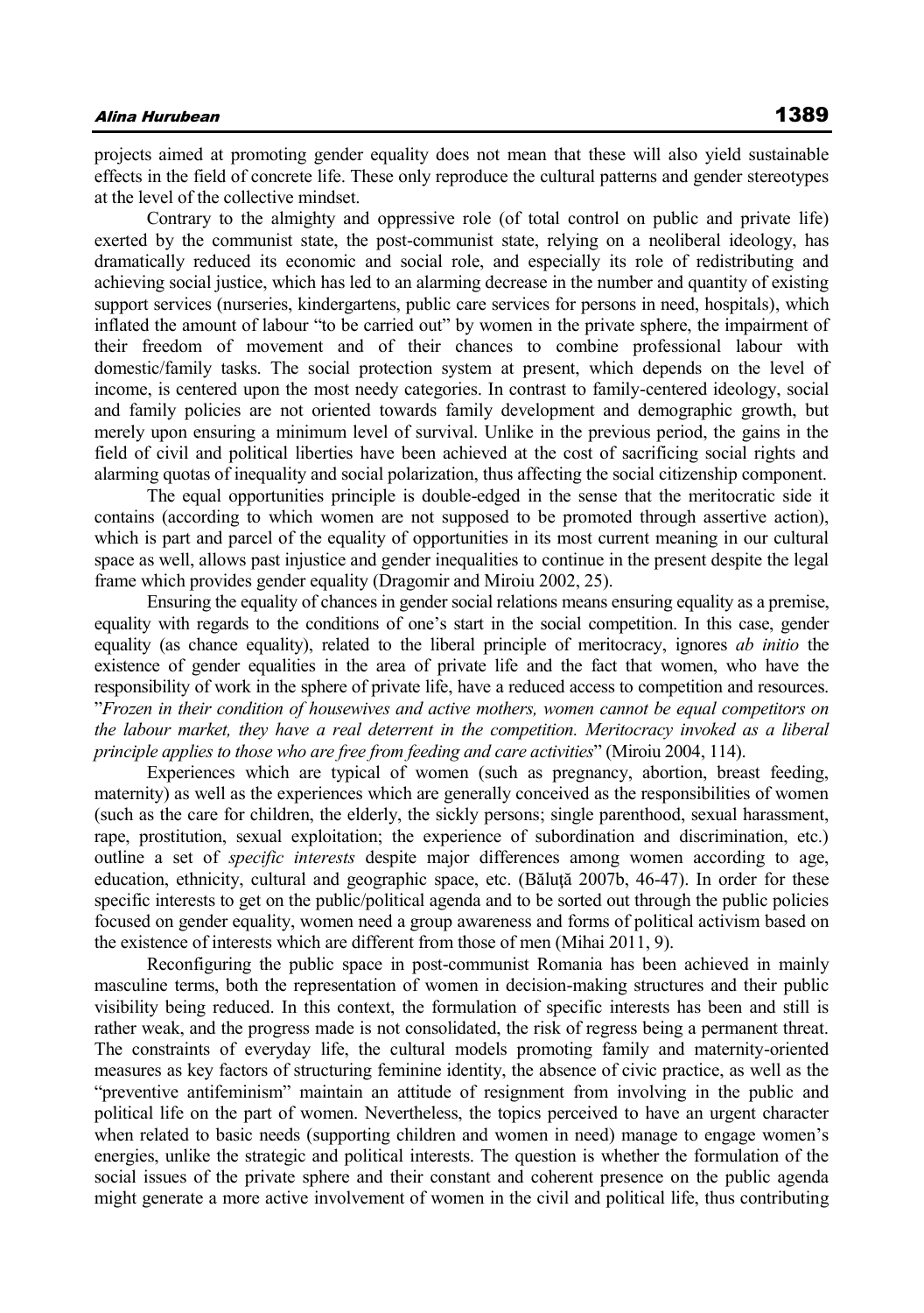to the concrete expression of women's social citizenship (Heinen 1996, 258). In our society, there is an almost paradoxical co-existence of the discourse favouring maternity and the precarious rights and services supporting it (for instance, the child's allowance, received since birth until the child's coming of age at 18, amounts to around 10 Euro). Both in communism and in post-communism, the social protection and family policy system, which is under-financed, stuck in inner contradictions and incoherent approaches, contributes to the maintenance and even the consolidation of gendered labour division: horizontal and vertical segregation, salary discrepancies, gender inequalities in relation with domestic labour and professional paid labour.

## **References**

- BALLMER –CAO, T., H., Mottier, V., Sgier, L., (eds.). 2000. *Genre et politique. Débats et perspectives*, Ėditions Gallimard, Paris.
- BADINTER, Elisabeth. 2010. *Le conflit. La femme et la mère*, Éditions Flammarion, Paris.
- BĂLUŢĂ, Oana, IANCU, Alice, DRAGOLEA, Alina (eds.). 2007. *Parteneri egali, competitori egali*, Editura Maiko, Bucureşti.
- BĂLUŢĂ, Oana, IANCU, Alice, DRAGOLEA, Alina (eds.). 2007b. *Gen şi interese politice. Teorii şi practici*, Editura Polirom, Bucureşti.
- BERENI, L., Chauvin, S., Jaunait, A., and A. Revillard. 2011. *Introduction aux gender studies. Manuel des etudes sur le genre*, Éditions De Boeck Université, Bruxelles.
- Centrul Parteneriat pentru Egalitate. 2007. *Cum dezvoltăm şi implementăm politici şi programe de work–life balance în companii*, Bucureşti, www.cpe.ro, Centre of Partnership for Equality. 2007. *How Do We Develop and Implement Policies and Programmes of Work-Life Balance in Companies*, Bucharest, www.cpe.ro.
- DEL RE, A., HEINEN, J. 1996. *Quelle citoyenneté pour les femmes? La crise des États-providence et de la représentation politique en Europe*, Éditions L'Harmattan, Paris.
- DRAGOMIR, Otilia, Miroiu, Mihaela (eds.). 2002. *Lexicon feminist*, Editura Polirom, Iaşi.
- DRAGOLEA, A. 2007. "Preferințe și mecanisme pe piața muncii o abordare de gen sau cum "aleg" femeile performanţe profesionale mai scăzute şi bani mai puţini", în Băluţă, O., (ed.), (2007) *Gen şi interese politice. Teorii şi practici*, ("Preferences and Mechanisms on the Labour Market – a Gender Approach or How Do Women "Choose" Lower Professional Performances and Less Money", in Bălută, O., (editor), (2007) *Gender and Political Interests. Theories and Practices*), Editura Polirom, Bucureşti.
- GAL, Susan and Gail Kligman. 2003. *Politicile de gen în perioada postcomunistă. Un eseu istoric comparativ*, Editura Polirom, Bucureşti.
- GAULEJAC Vincent and Nicole Aubert. 1990. *Femmes au singulier ou la parentalité solitaire*, Edition Klincksieck, Paris.
- HOFSTEDE, G., Hotstede, G.J. and M. Minkov. 2012. *Culturi şi organizaţii. Softul mental. Cooperarea interculturală și importanța ei pentru supraviețuire* (Cultures and Organizations. Software of the Mind. Intercultural Cooperation and Its Importance for Survival), Humanitas, Bucharest.
- ILIESCU, Adrian-Paul. 1998. *Liberalismul între succese şi iluzii*, Editura All, Bucureşti.
- JENSON, Jane. 2001. « D'un régime de citoyenneté à un autre : la rémunération des soins », *Travail, genre et sociétés*, 2001/2 N° 6, p. 43-58. DOI : 10.3917/tgs.006.0043.
- LAZĂR, Florin. 2010. *Introducere în politici sociale comparate. Analiza sistemelor de asistenţă socială* (An introduction to Compared Social Policies. The Analysis of Social Assistance Systems), Editura Polirom.
- LETABLIER, M.-T. 2001. *Le travail centré sur autrui et sa conceptualisation en Europe*, in *Travail, genre et société* magazine, 2001/2, nr. 6, pp. 19-41.
- LEWIS Jane (ed.). 1993. *Women and Social Policies in Europe. Work, Family and the State*, Adward Elgar, London.
- LEWIS Jane (ed.). 1998. *Gender, Social Care and Welfare State Restructuring in Europ*e, Aldershot, Ashgate.
- LIPOVETSKY, Gilles. 2000. *A treia femeie* (The Third Woman), Editura Univers, Bucureşti.
- MAGYARI-VINCZE, Enikö. 2002. *Regimurile de gen şi cetăţenia femeilor*, pp. 77-105, în COSMA, Ghizela, MAGYARI-VINCZE, Enikö, PECICAN, Ovidiu (eds.), *Prezenţe feminine. Studii despre femei în România*, Editura Fudaţiei DESIRE, Cluj-Napoca.